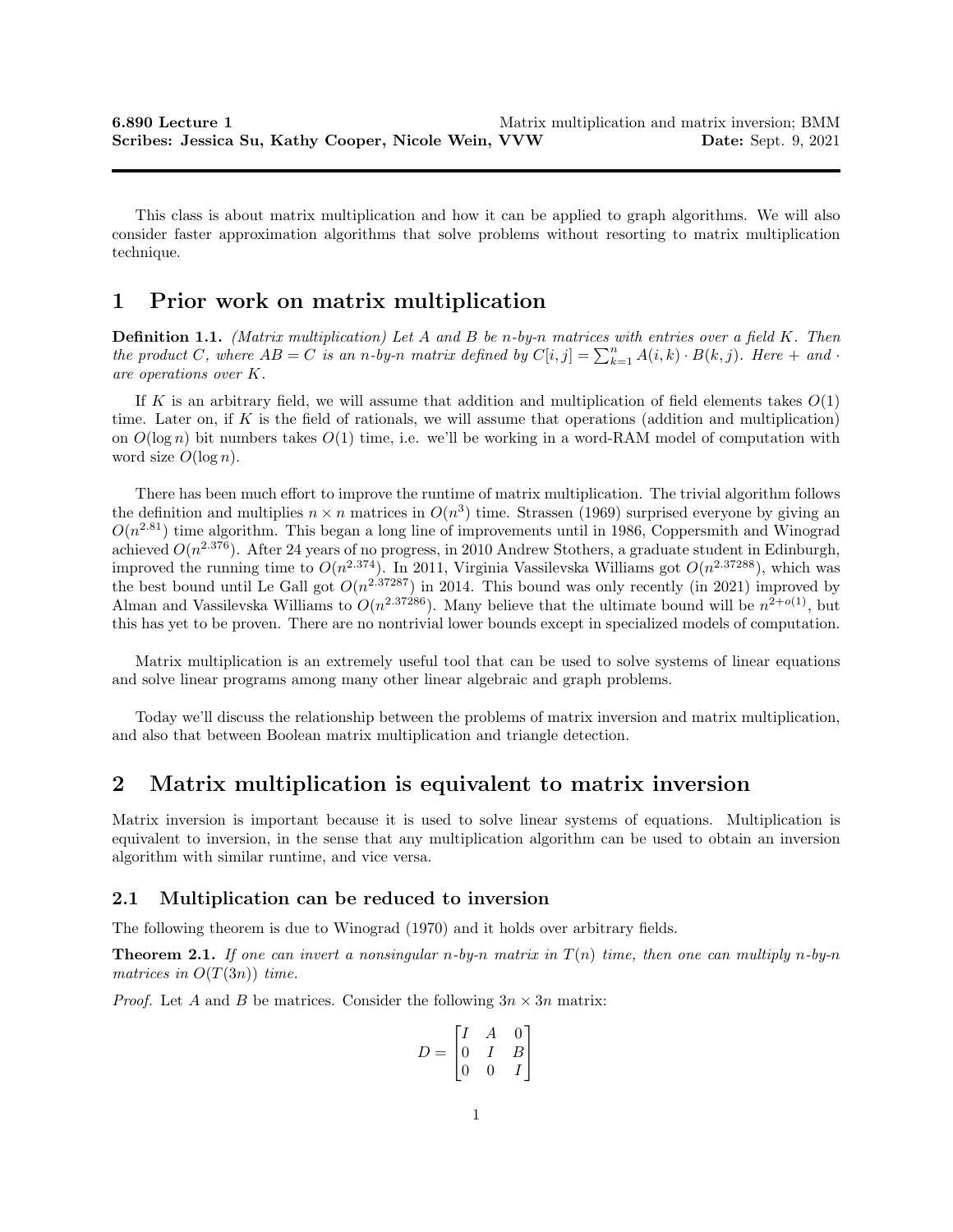where I is the *n*-by-*n* identity matrix. One can verify by direct calculation that

$$
D^{-1} = \begin{bmatrix} I & -A & AB \\ 0 & I & -B \\ 0 & 0 & I \end{bmatrix}
$$

Inverting D takes  $O(T(3n))$  time and we can find AB by inverting D. Note that D is always invertible since its determinant is 1.  $\Box$ 

## 2.2 Inversion can be reduced to multiplication

Here we will show that using an algorithm for matrix multiplication we can get an algorithm to invert matrices. The proof will work for matrices over the reals. It can be extended for matrices over the complex numbers by looking the natural extensions of the properties we want for complex matrices (e.g. symmetric becomes Hermitian etc.).

**Theorem 2.2.** Let  $T(n)$  be such that  $T(2n) \ge (2+\epsilon)T(n)$  for some  $\epsilon > 0$  and all n. If one can multiply n-by-n matrices in  $T(n)$  time, then one can invert n-by-n matrices in  $O(T(n))$  time.

Notice that since  $T(n) \geq \Omega(n^2)$ , we have that  $T(n) = n^2 \cdot f(n)$ . If  $f(n)$  is nondecreasing, e.g. if  $T(n)$  is of the form  $n^w$ , then we actually have that  $T(2n) \ge 4T(n)$  and the above condition  $T(2n) \ge (2+\varepsilon)T(n)$  is satistied for  $\varepsilon = 2$ . This is since  $T(2n) = (2n)^2 f(2n) \ge 4n^2 f(n) = 4T(n)$  as f is nondecreasing. Thus for most natural functions  $T(n)$ , the condition holds easily.

#### 2.2.1 Proof outline

First, we give an algorithm to invert *symmetric positive definite* (spd) matrices. Then we use this to invert arbitrary invertible matrices. That is, we will prove the following claim:

**Claim 1.** If we can invert spd matrices in  $T(n)$  time and can do matrix multiplication in  $O(T(n))$  time, then we can invert any invertible matrix in  $O(T(n))$  time.

First, we define an spd matrix.

**Definition 2.1.** A matrix A is symmetric positive definite (spd) if

- 1. A is symmetric, i.e.  $A = A^t$ , so  $A(i, j) = A(j, i)$  for all i, j
- 2. A is positive definite, i.e. for all  $x \neq 0$ ,  $x^t A x > 0$ .

We prove Claim 1 in 4 steps:

- 1. Compute  $A<sup>t</sup>A$  using matrix multiplication.
- 2. Show that for every invertible matrix A,  $A<sup>t</sup>A$  is spd (Claim 4 below).
- 3. Use our spd inversion algorithm to compute  $(A<sup>t</sup>A)^{-1}$ .
- 4. Compute  $(A^t A)^{-1} A^t = A^{-1} (A^t)^{-1} A^t = A^{-1}$  using matrix multiplication.

#### 2.2.2 Properties of symmetric positive definite matrices

In this section we will prove some properties of spd matrices that are useful for both step 2 above and the next section where we reduce inversion of spd matrices to matrix multiplication.

Claim 2. All symmetric positive definite matrices are invertible.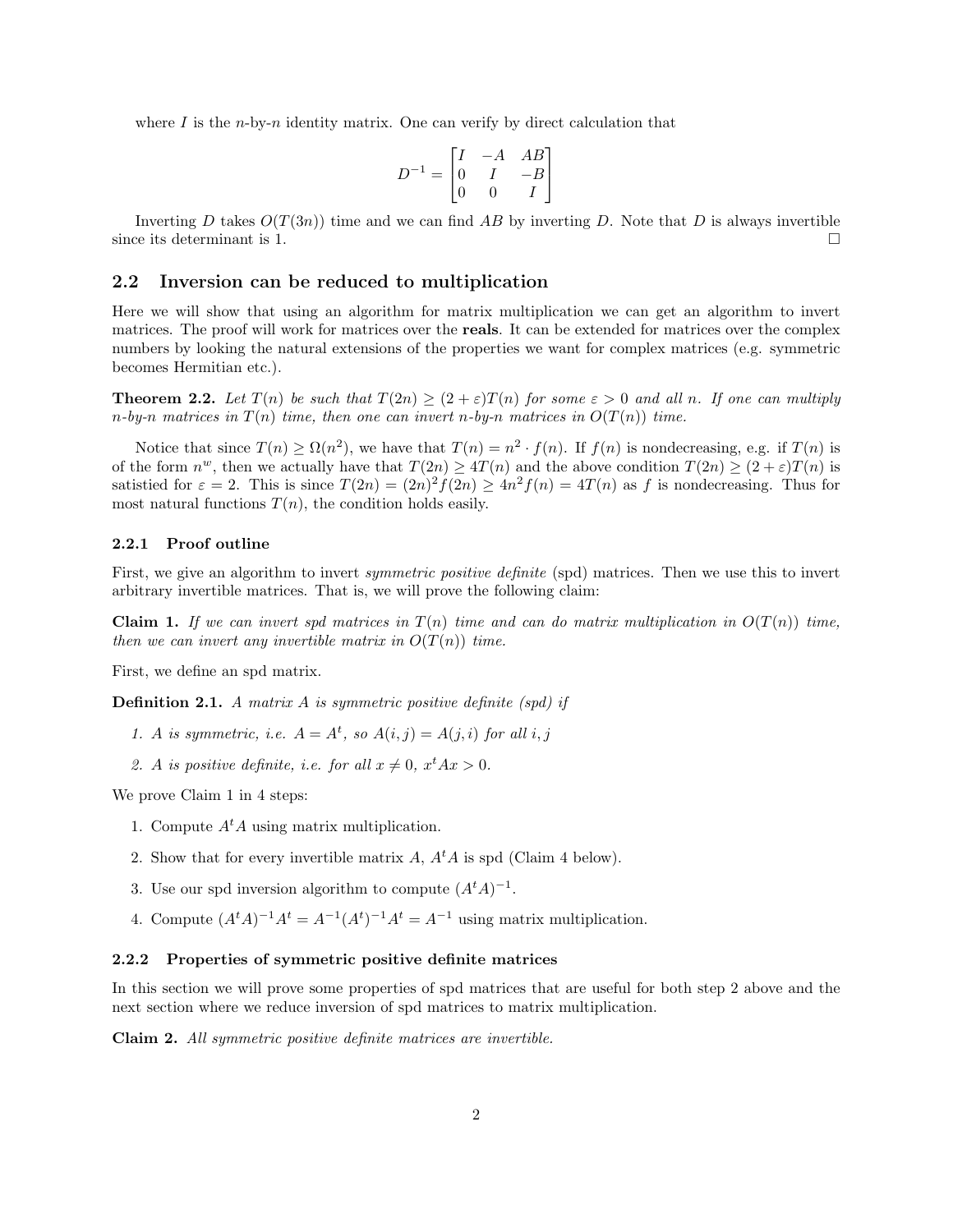*Proof.* Suppose that A is not invertible. Then there exists a nonzero vector x such that  $Ax = 0$ . But then  $x^t A x = 0$  and A is not symmetric positive definite. So we conclude that all symmetric positive definite matrices are invertible.  $\Box$ 

Claim 3. Any principal submatrix of a symmetric positive definite matrix is symmetric positive definite.  $(An m-by-m matrix M is a principal submatrix of an n-by-n matrix A if M is obtained from A by removing$ its last  $n - m$  rows and columns.)

*Proof.* Let x be a vector with m entries. We need to show that  $x^t M x > 0$ . Consider y, which is x padded with  $n-m$  trailing zeros. Since A is symmetric positive definite,  $y^t A y > 0$ . But  $y^t A y = x^t M x$ , since all but the first m entries are zero.  $\Box$ 

**Claim 4.** For any invertible matrix  $A$ ,  $A<sup>t</sup>A$  is symmetric positive definite.

*Proof.* Let x be a nonzero vector. Consider  $x^t(A^t A)x = (Ax)^t(Ax) = ||Ax||^2 \ge 0$ . We now show  $||Ax||^2 > 0$ . For any  $x \neq 0$ , Ax is nonzero, since A is invertible. Thus,  $||Ax||^2 > 0$  for any  $x \neq 0$ . So  $A<sup>t</sup>A$  is positive definite. Furthermore, it's symmetric since  $(A^t A)^t = A^t A$ .

**Claim 5.** Let n be even and let A be an  $n \times n$  symmetric positive definite matrix. Divide A into four square blocks (each one  $n/2$  by  $n/2$ ):

$$
A = \begin{bmatrix} M & B^t \\ B & C \end{bmatrix}.
$$

Then the Schur complement,  $S = C - BM^{-1}B^{t}$ , is symmetric positive definite.

The proof of the above claim will be in the homework.

**Note:** We can invert an  $n \times n$  matrix for any n, using a matrix inversion algorithm that only works when n is a power of 2. To do this, simply let N be the smallest power of 2 that is at most n, let I be the  $(N-n) \times (N-n)$  identity matrix and invert the following matrix:  $\begin{bmatrix} A & 0 \\ 0 & I \end{bmatrix}$  $0$  *I* .

This completes the proof of Claim 1.

### 2.2.3 Reduction for symmetric positive definite matrices

We will show that we can invert an spd matrix using matrix multiplication, which completes the proof of Theorem 2.1

Let A be an n by n symmetric positive definite matrix. Divide A into the  $n/2$  by  $n/2$  blocks M,  $B^t$ , B, and C. Again, let  $S = C - BM^{-1}B^t$ . By direct computation, we can verify that

$$
A^{-1} = \begin{bmatrix} M^{-1} + M^{-1}B^{t}S^{-1}BM^{-1} & -M^{-1}B^{t}S^{-1} \\ -S^{-1}BM^{-1} & S^{-1} \end{bmatrix}
$$

Therefore, we can compute  $A^{-1}$  recursively, as follows: (let the runtime be  $t(n)$ )

## Algorithm 1: Inverting a symmetric positive definite matrix  $A$

If  $n = 1$ , return  $1/A$  as  $\overline{A}$  is a scalar. Compute  $M^{-1}$  recursively (we know M is invertible since A is spd, this takes  $t(n/2)$  time) Compute  $S = C - BM^{-1}B^t$  using matrix multiplication (this takes  $O(T(n))$  time) Compute  $S^{-1}$  recursively (we know S is invertible since A is spd, this takes  $t(n/2)$  time) Compute all entries of  $A^{-1}$  (this takes  $O(T(n))$  time)

The total runtime of the procedure is

$$
t(n) \le 2t(n/2) + O(T(n)) \le O(\sum_{j} 2^{j} T(n/2^{j})).
$$